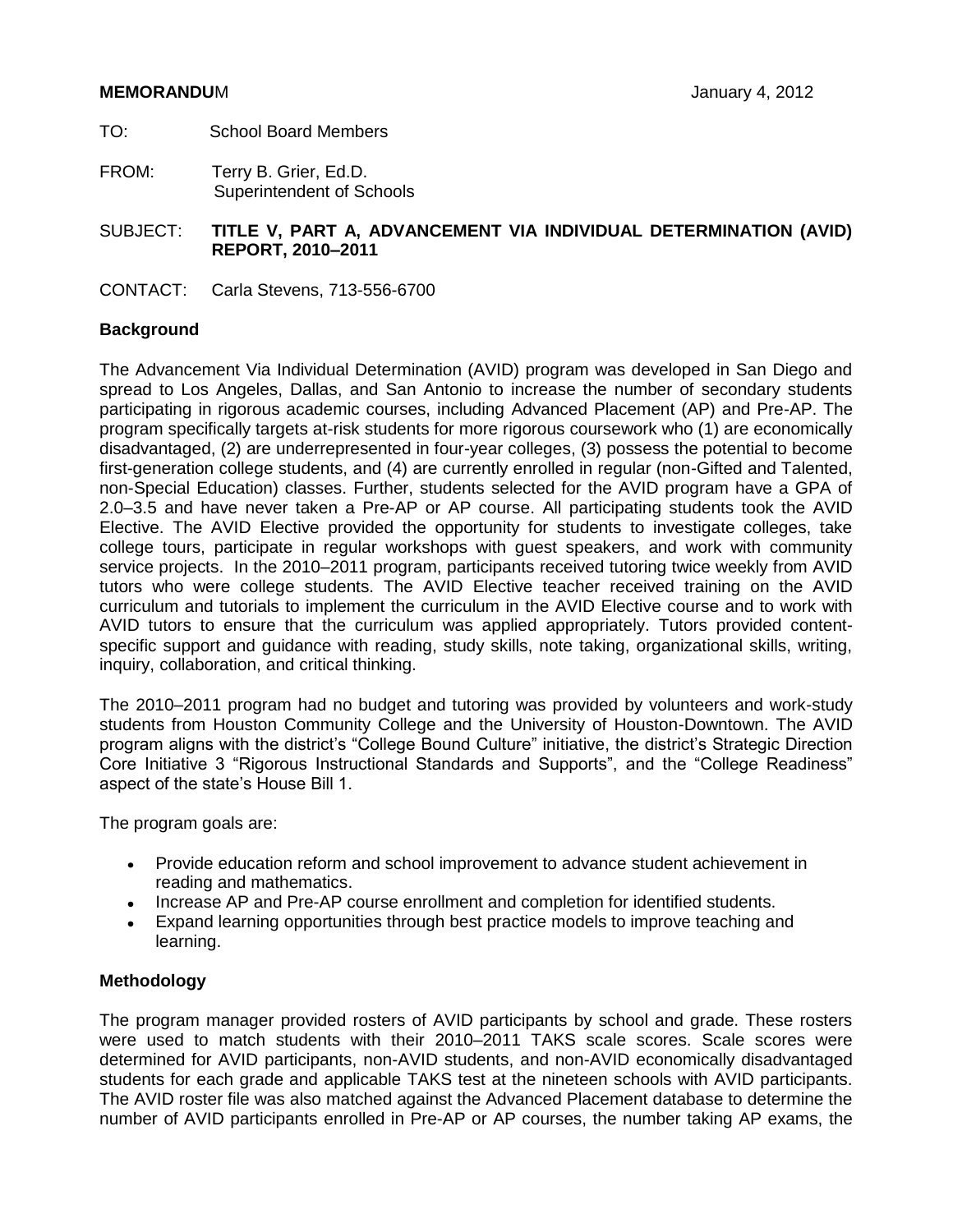number of exams taken, and the number of exams scored at three or higher.

# **Findings**

- The following high schools participated in AVID during the current school year: Cesar Chávez, Jefferson Davis, Ebbert Furr, Sam Houston Math, Science, and Technology Center, Charles Milby, Sharpstown, Ross Sterling, Stephen Waltrip, Westbury, and Jack Yates. Middle schools that participated include: Ezekiel Cullen, Walter Fondren, Richard Fonville, Wiliam S. Holland, Albert Sidney Johnston, McReynolds, Daniel Ortíz, Paul Revere, and Sharpstown.
- 557 middle school students were enrolled in the 2010–2011 AVID program **(Table 1),** an  $\bullet$ 11.2 percent increase over the 501 enrolled in 2009–2010.
- 1,548 high school students were enrolled in the 2010–2011 AVID program **(Table 2),** a 29.2  $\bullet$ percent increase over the 1,198 enrolled in 2009–2010.
- Overall, 2,105 students were enrolled in the 2010–2011 AVID program, a 23.9 percent increase over the 1,699 enrolled in 2009–2010.
- All 2,105 students took the AVID Elective and 390 or 18.5 percent were enrolled in either Pre-AP or AP courses or both **(Table 3)**.
- AVID students were provided access to tutoring by work-study students from Houston Community College and the University of Houston-Downtown and by volunteers and teachers in middle schools.
- AVID participants outperformed their non-AVID counterparts **(Table 4)** on the TAKS reading/ELA subtest at:
	- three of four campuses testing sixth grade AVID students  $\bullet$
	- seven of nine campuses testing seventh grade AVID students
	- six of eight campuses testing eighth grade AVID students
	- all seven campuses testing ninth grade AVID students
	- all eight campuses testing tenth grade AVID students  $\bullet$
	- eight of 10 campuses testing eleventh grade AVID students
- AVID participants outperformed economically disadvantaged non-AVID students (Table 4) on the TAKS reading/ELA subtest at all schools and grades tested with the exception of the sixth grade at one campus, the eighth grade at one campus, and the eleventh grade at one campus.
- AVID participants outperformed their non-AVID counterparts (Table 4) on the TAKS mathematics subtest at:
	- all four campuses testing sixth grade AVID students  $\bullet$
	- six of nine campuses testing seventh grade AVID students
	- five of eight campuses testing eighth grade AVID students  $\bullet$
	- all seven campuses testing ninth grade AVID students
	- five of eight campuses testing tenth grade AVID students
	- seven of 10 campuses testing eleventh grade AVID students
- AVID participants outperformed economically disadvantaged non-AVID students (Table 4) on the TAKS mathematics subtest at:
	- all four campuses testing sixth grade AVID students  $\bullet$
	- eight of nine campuses testing seventh grade AVID students  $\bullet$
	- six of eight campuses testing eighth grade AVID students  $\bullet$
	- all seven campuses testing ninth grade AVID students
	- six of eight campuses testing tenth grade AVID students
	- nine of 10 campuses testing eleventh grade AVID students
- On the TAKS writing subtest, AVID students outperformed their non-AVID counterparts  $\bullet$ (Table 4) at six of nine campuses testing seventh grade AVID students and they outperformed their non-AVID economically disadvantaged counterparts at seven of nine campuses.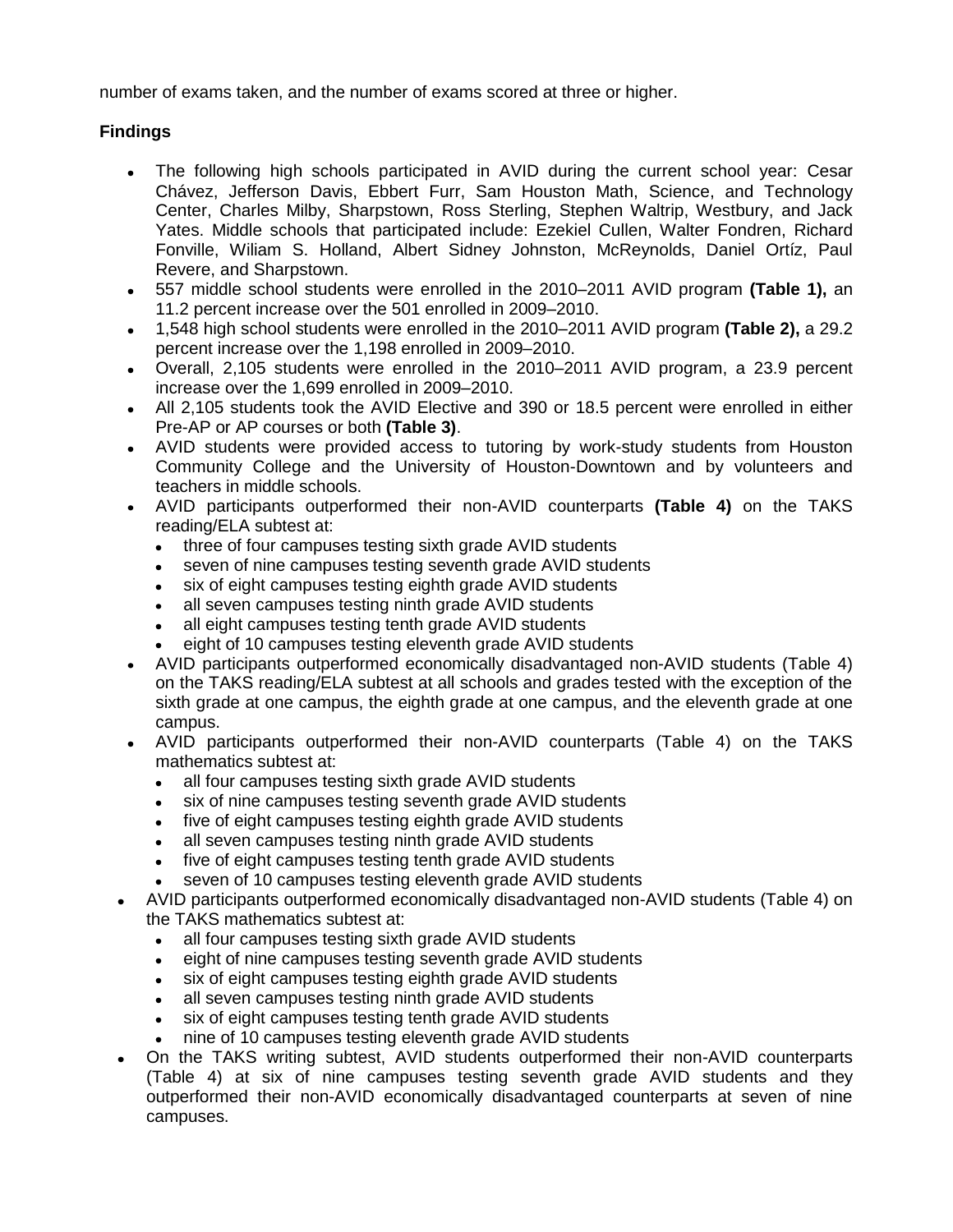- On the TAKS social studies subtest, AVID students outperformed their non-AVID  $\bullet$ counterparts (Table 4) at:
	- five of eight campuses testing eighth grade non-AVID students and at six campuses in comparison to non-AVID economically disadvantaged students
	- All eight campuses testing tenth grade non-AVID students and non-AVID economically  $\bullet$ disadvantaged students
	- $\bullet$ seven of 10 campuses testing eleventh grade AVID students and at nine campuses in comparison to non-AVID economically disadvantaged students
- For the TAKS science subtest, AVID students outperformed their non-AVID counterparts  $\bullet$ (Table 4) at:
	- five of eight campuses testing AVID eighth grade non-AVID students and at six  $\bullet$ campuses in comparison to non-AVID economically disadvantaged students
	- seven of eight campuses testing AVID tenth grade non-AVID students and non-AVID  $\bullet$ economically disadvantaged students
	- eight of ten campuses testing AVID tenth grade non-AVID students and non-AVID  $\bullet$ economically disadvantaged students
- While the number of AVID program participants taking AP examinations decreased in 2010– 2011, the number of exams taken increased. In 2010–2011, 349 participants took 1,259 AP examinations compared to 361 participants taking 612 AP examinations in 2009–2010, changes of -3.3 percent and 105.7 percent, respectively **(Table 5)**. By comparison, the number of students taking exams increased by 37.5 percent for the district and the number of exams taken increased by 24.8 percent.
- The number of exams scored at three or higher by AVID participants increased by 48.1 percent, from 77 in 2009–2010 to 114 in 2010–2011 (Table 5). For the district, the number of exams scored at three or higher decreased by 1.3 percent. The percent of exams scored at three or higher decreased for the AVID group from 12.6 percent in 2009–2010 to 9.1 percent in 2010–2011. The percent of exams scored at three or higher declined by 8.6 percentage points for the district, from 41.2% in 2009-2010 to 32.6 percent in 2010–2011.

# **Conclusion**

The AVID program served 2,105 students who were economically disadvantaged, from groups traditionally underrepresented in four-year colleges, had the potential to become first generation college students, and were not enrolled in Pre-AP or AP courses prior to their participation in the program. Work study students and volunteer teachers worked with students to ensure success in all classes and support performance on standardized tests. In the majority of grades and subjects, AVID students outperformed their economically disadvantaged non-AVID and non-AVID counterparts at the corresponding campus on each TAKS test. More students participated in AVID this year compared to 2009–2010 (2,105 versus 1,699) although fewer students took AP examinations (349 versus 361), a 3.3 percent decrease. The number of exams taken increased significantly, from 612 in 2009–2010, to 1,259 in 2010–2011, a 105.7 percent increase. The number of exams scoring a three or higher also increased, from 77 in 2009–2010 to 114 in 2010– 2011. While the number of exams taken increased, the percentage scored at three or higher declined from 12.6 percent in 2009–2010 to 9.1 percent in 2010–2011. By contrast the percentage of exams scoring a three or higher was 32.6 percent for the district in 2010–2011.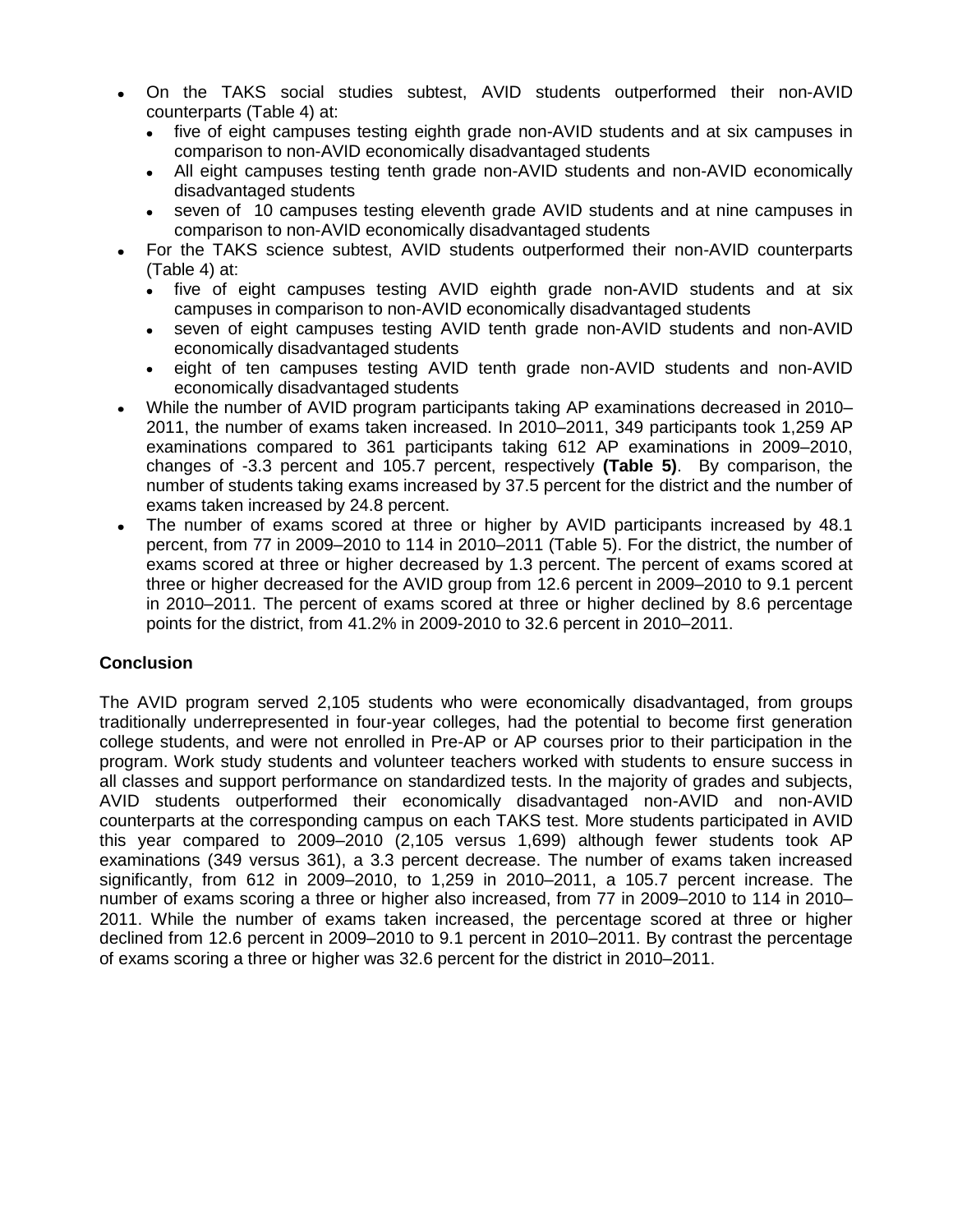#### **Recommendations**

- 1. The performance of AVID participants on the TAKS has consistently exceeded the performance of non-AVID and non-AVID economically disadvantaged students, thereby demonstrating the effectiveness of structured tutoring on academic performance. The success of this year's program suggests that the district should extend tutoring using work study students, where possible.
- 2. It is recommended that program personnel document the best instructional practices of AVID tutoring to ensure that these can be employed more broadly in the district, and at AVID schools that did not see higher academic performance for AVID students on specific TAKS tests.

Should you have any further questions, please contact my office or Carla Stevens in Research and Accountability at 713-556-7000.

Tuny B. Quincher

Attachment

cc: Superintendent's Direct Reports Chief School Officers Martha Salazar-Zamora Matilda Orozco Allen Summers Priscilla Zoeller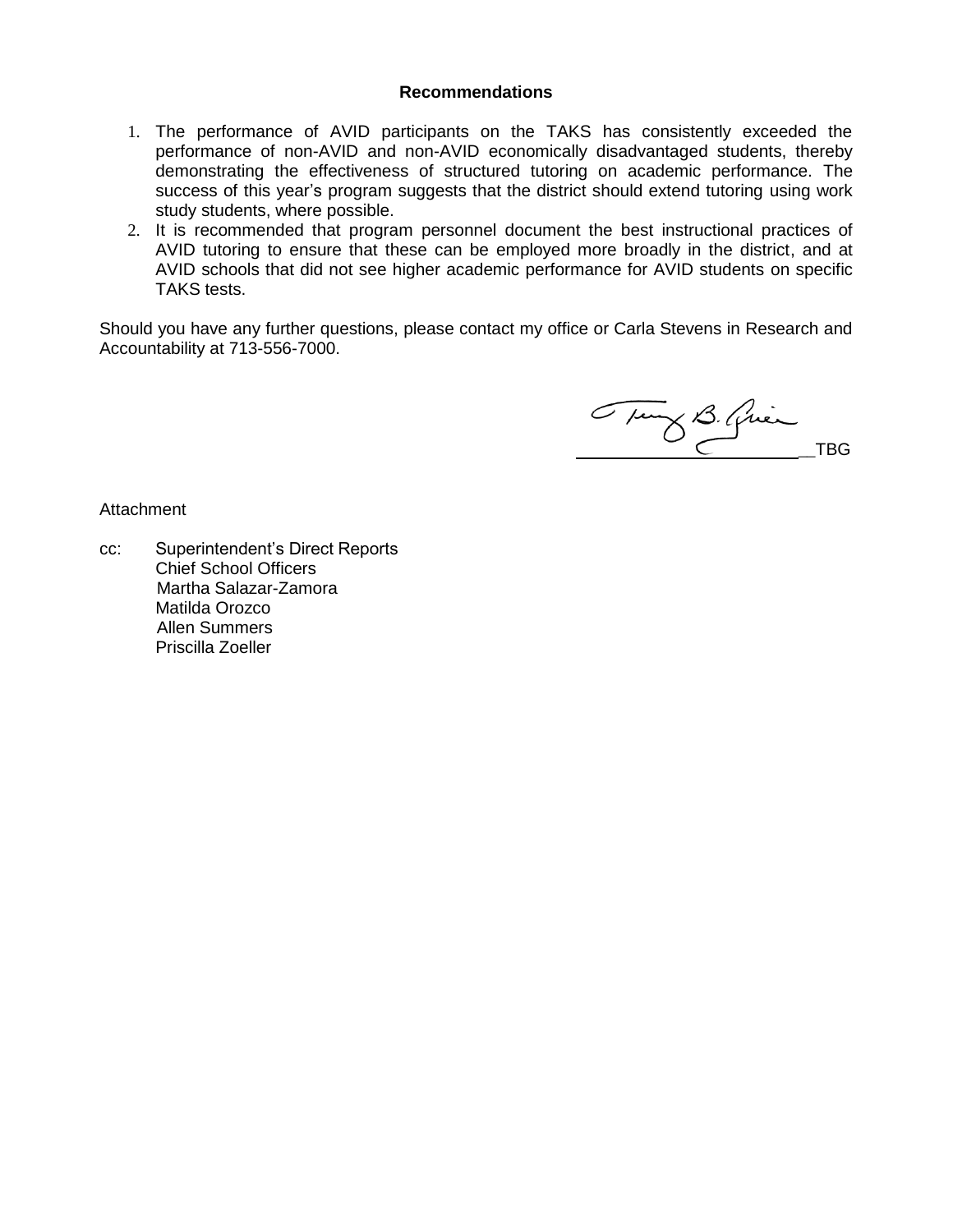| <u>UCHOUS, ZUUJ-ZUTU AHU ZUTU-ZUTT</u> |                          |           |           |                          |     |     |     |       |  |  |
|----------------------------------------|--------------------------|-----------|-----------|--------------------------|-----|-----|-----|-------|--|--|
|                                        |                          | 2009-2010 | 2010-2011 |                          |     |     |     |       |  |  |
| <b>School</b>                          | 6th                      | 7th       | 8th       | Total                    | 6th | 7th | 8th | Total |  |  |
| Cullen                                 | 10                       | 15        |           | 25                       | ۰   | 12  | -   | 12    |  |  |
| Fondren                                | $\overline{\phantom{a}}$ | -         |           | $\overline{\phantom{0}}$ | -   | 25  | 36  | 61    |  |  |
| Fonville                               | -                        | 66        | 50        | 116                      |     | 70  | 95  | 165   |  |  |
| Holland                                | 15                       | 27        | 24        | 66                       | 24  | 26  | 31  | 81    |  |  |
| Johnston                               | $\overline{\phantom{0}}$ | 38        | 35        | 73                       | 20  | 23  | 38  | 81    |  |  |
| McReynolds                             | 20                       | 10        | 19        | 49                       | 20  | 22  | 19  | 61    |  |  |
| Ortíz                                  | -                        | 26        | 16        | 42                       | 21  | 13  | 21  | 55    |  |  |
| Revere                                 | $\overline{\phantom{0}}$ |           |           | $\overline{\phantom{0}}$ |     | 11  | 7   | 18    |  |  |
| Sharpstown                             | -                        | 15        | 10        | 25                       |     | 9   | 14  | 23    |  |  |
| Welch                                  |                          | 53        | 52        | 105                      |     |     |     |       |  |  |
| Totals                                 | 45                       | 250       | 206       | 501                      | 85  | 211 | 261 | 557   |  |  |

# **Table 1: AVID Elective Participation by Grade and School, HISD Middle Schools, 2009–2010 and 2010–2011**

# **Table 2: AVID Elective Participation by Grade and School, HISD High Schools, 2009–2010 and 2010–2011**

| 2009-2010          |     |      |      |                |       | 2010-2011 |             |      |             |              |  |  |
|--------------------|-----|------|------|----------------|-------|-----------|-------------|------|-------------|--------------|--|--|
| <b>School</b>      | 9th | 10th | 11th | <b>12th</b>    | Total | 9th       | <b>10th</b> | 11th | <b>12th</b> | <b>Total</b> |  |  |
| Chávez             | 60  | 50   | 32   | 29             | 171   | -         | 6           | 36   | 17          | 59           |  |  |
| Davis              | 19  |      | 7    | ٠              | 33    | 55        | 36          | 22   | 14          | 127          |  |  |
| Furr               | 49  | 23   | 20   | 21             | 113   | 40        | 88          | 32   | 42          | 202          |  |  |
| Houston Math/      |     |      |      |                |       |           |             |      |             |              |  |  |
| Science/Tech. Ctr. | ۰.  | 112  | 105  | ۰              | 217   |           | ۰           | 82   | 79          | 161          |  |  |
| Ninth Grade Prep.  |     |      |      |                |       |           |             |      |             |              |  |  |
| Acad.              | 102 |      |      | ۰              | 102   |           |             |      |             |              |  |  |
| Milby              | 2   | 12   | 7    | -              | 21    |           | ۰           | 17   | 5           | 22           |  |  |
| Sharpstown         | 50  | 44   | 29   | 28             | 151   | 39        | 27          | 27   | 31          | 124          |  |  |
| Sterling           | 49  | 24   | 20   | 11             | 104   | 104       | 44          | 61   | 15          | 224          |  |  |
| Waltrip            | 29  | 28   | 27   |                | 84    | 79        | 34          | 30   | 44          | 187          |  |  |
| Westbury           | 87  | 31   | 21   | 3              | 142   | 252       | 19          | 31   | 6           | 308          |  |  |
| Yates              | 31  | 8    | 19   | $\overline{2}$ | 60    | 39        | 40          | 12   | 43          | 134          |  |  |
| <b>Totals</b>      | 478 | 339  | 287  | 94             | 1,198 | 608       | 294         | 350  | 296         | 1,548        |  |  |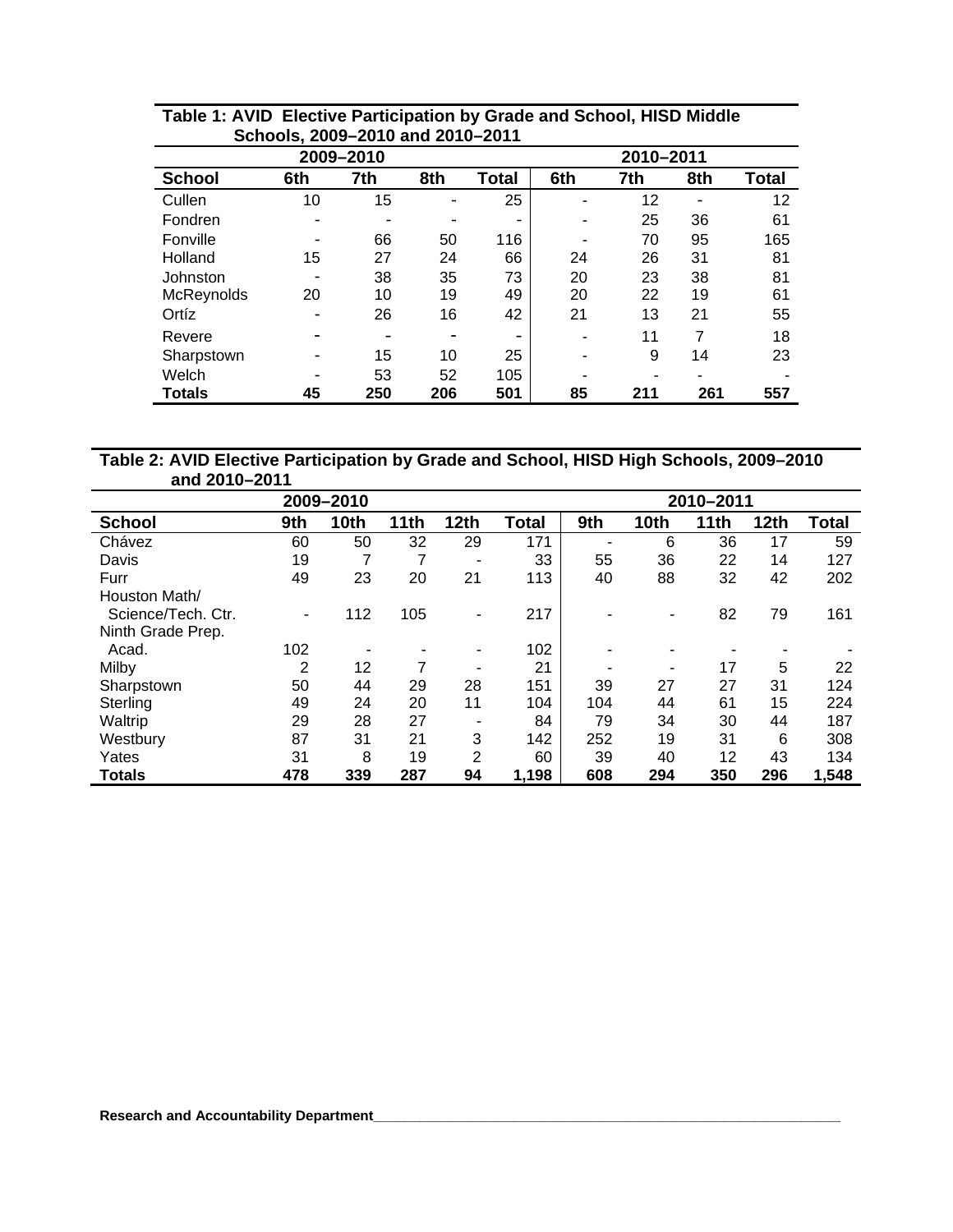| Table 3: AVID Participant Pre-AP and AP Enrollment by School, 2010–2011 |                   |                   |                   |                   |  |  |  |  |  |
|-------------------------------------------------------------------------|-------------------|-------------------|-------------------|-------------------|--|--|--|--|--|
|                                                                         |                   |                   |                   |                   |  |  |  |  |  |
|                                                                         | <b>AVID</b>       | <b>Pre-AP</b>     | <b>AP</b>         | Pre-AP and AP     |  |  |  |  |  |
| <b>School</b>                                                           | <b>Enrollment</b> | <b>Enrollment</b> | <b>Enrollment</b> | <b>Enrollment</b> |  |  |  |  |  |
|                                                                         |                   |                   |                   |                   |  |  |  |  |  |
| <b>Middle Schools</b>                                                   |                   |                   |                   |                   |  |  |  |  |  |
| <b>Cullen MS</b>                                                        | 12                |                   |                   |                   |  |  |  |  |  |
| Fondren MS                                                              | 61                |                   |                   |                   |  |  |  |  |  |
| Fonville MS                                                             | 165               |                   |                   |                   |  |  |  |  |  |
| <b>Holland MS</b>                                                       | 81                | 26                |                   | 26                |  |  |  |  |  |
| Johnston MS                                                             | 81                | 28                | 3                 | 3                 |  |  |  |  |  |
| McReynolds MS                                                           | 61                | 20                |                   |                   |  |  |  |  |  |
| Ortíz MS                                                                | 55                | 24                |                   |                   |  |  |  |  |  |
| <b>Revere MS</b>                                                        | 18                | 4                 |                   |                   |  |  |  |  |  |
| Sharpstown MS                                                           | 23                |                   |                   |                   |  |  |  |  |  |
| <b>High Schools</b>                                                     |                   |                   |                   |                   |  |  |  |  |  |
| Chávez HS                                                               | 59                | 11                | 30                | 30                |  |  |  |  |  |
| Davis HS                                                                | 127               | 24                | 19                | 19                |  |  |  |  |  |
| Furr HS                                                                 | 202               | 39                | 89                | 94                |  |  |  |  |  |
| Houston Math/                                                           |                   |                   |                   |                   |  |  |  |  |  |
| Science/Tech. Ctr.                                                      | 161               | 24                | 65                | 65                |  |  |  |  |  |
| Milby HS                                                                | 22                | 1                 | 4                 | 4                 |  |  |  |  |  |
| Sharpstown HS                                                           | 124               | 23                | 34                | 35                |  |  |  |  |  |
| <b>Sterling HS</b>                                                      | 224               | 14                | 34                | 34                |  |  |  |  |  |
| <b>Waltrip HS</b>                                                       | 187               | 27                | 29                | 29                |  |  |  |  |  |
| <b>Westbury HS</b>                                                      | 308               | 96                | 37                | 38                |  |  |  |  |  |
| Yates HS                                                                | 134               | 3                 | 13                | 13                |  |  |  |  |  |
| <b>Totals</b>                                                           | 2,105             | 364               | 357               | 390               |  |  |  |  |  |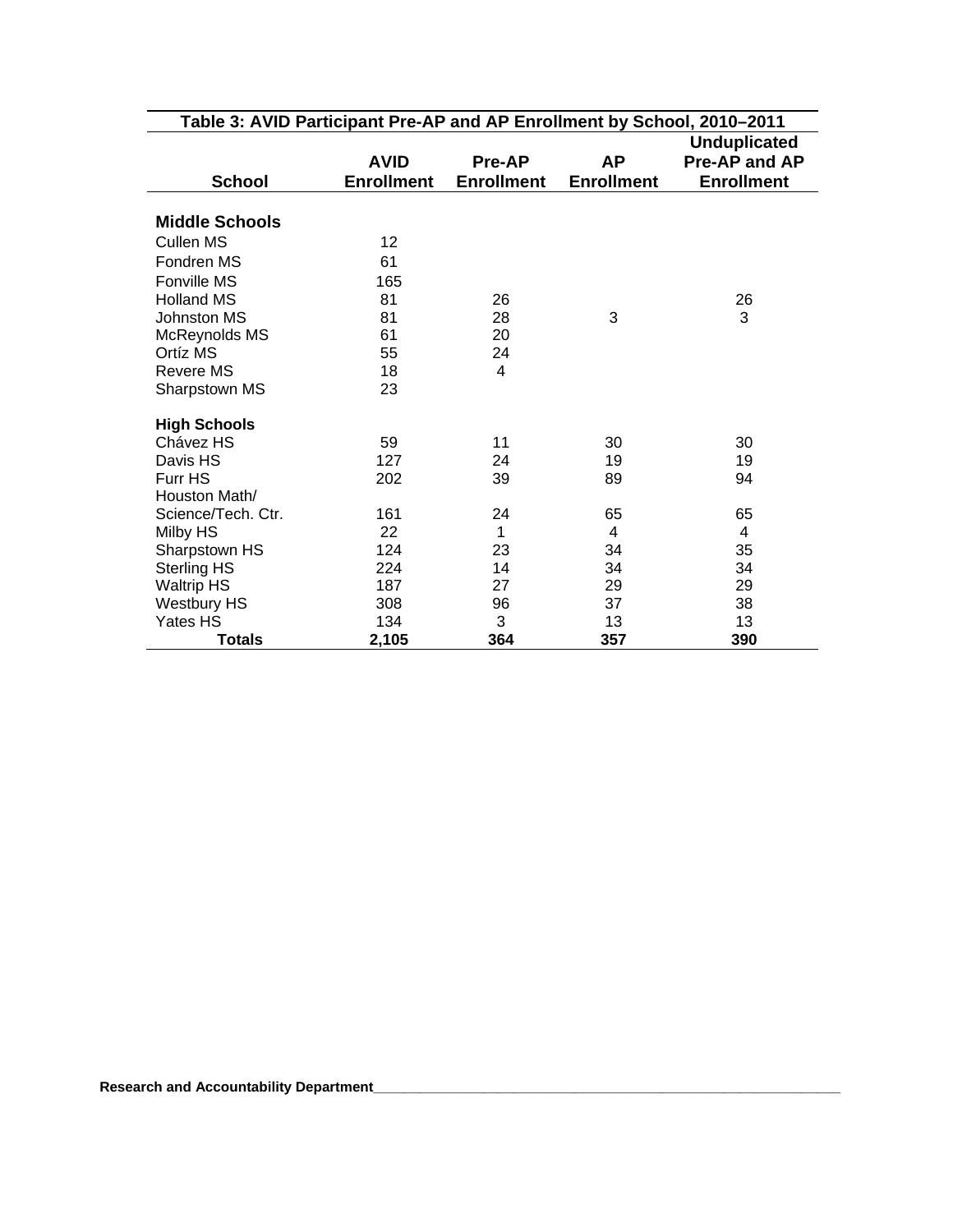|                                         |                | $v$ illianvo, $\boldsymbol{z}$ | Reading             |                              |              | <b>Mathematics</b>  |                              |             | <b>Writing</b>      |                        |              | <b>Social Studies</b> |                               |             | <b>Science</b>      |                               |
|-----------------------------------------|----------------|--------------------------------|---------------------|------------------------------|--------------|---------------------|------------------------------|-------------|---------------------|------------------------|--------------|-----------------------|-------------------------------|-------------|---------------------|-------------------------------|
|                                         |                |                                |                     |                              |              |                     |                              |             |                     |                        |              |                       |                               |             |                     |                               |
|                                         |                |                                |                     |                              |              |                     |                              |             |                     |                        |              |                       |                               |             |                     |                               |
| <b>School</b>                           | Grade          | <b>AVID</b>                    | Non-<br><b>AVID</b> | <b>Non-AVID</b><br>Econ. Dis | <b>AVID</b>  | Non-<br><b>AVID</b> | <b>Non-AVID</b><br>Econ. Dis | <b>AVID</b> | Non-<br><b>AVID</b> | Non-AVID<br>Econ. Dis. | <b>AVID</b>  | Non-<br><b>AVID</b>   | <b>Non-AVID</b><br>Econ. Dis. | <b>AVID</b> | Non-<br><b>AVID</b> | <b>Non-AVID</b><br>Econ. Dis. |
| <b>Holland MS</b>                       | 6              | 716                            | 669                 | 671                          | 691          | 658                 | 660                          |             |                     |                        |              |                       |                               |             |                     |                               |
| <b>Johnston MS</b>                      | 6              | 733                            | 759                 | 738                          | 728          | 727                 | 709                          |             |                     |                        |              |                       |                               |             |                     |                               |
| McReynolds MS                           | 6              | 681                            | 672                 | 671                          | 708          | 678                 | 679                          |             |                     |                        |              |                       |                               |             |                     |                               |
| <b>Ortíz MS</b>                         | 6              | 721                            | 707                 | 708                          | 710          | 684                 | 684                          |             |                     |                        |              |                       |                               |             |                     |                               |
| Cullen MS                               | 7              | 774                            | 719                 | 714                          | 767          | 697                 | 694                          | 2454        | 2318                | 2302                   |              |                       |                               |             |                     |                               |
| Fondren MS                              | $\overline{7}$ | 829                            | 710                 | 706                          | 792          | 703                 | 698                          | 2388        | 2278                | 2268                   |              |                       |                               |             |                     |                               |
| <b>Fonville MS</b>                      | 7              | 777                            | 711                 | 704                          | 762          | 705                 | 701                          | 2423        | 2300                | 2304                   |              |                       |                               |             |                     |                               |
| <b>Holland MS</b>                       | $\overline{7}$ | 766                            | 716                 | 706                          | 743          | 709                 | 697                          | 2388        | 2289                | 2280                   |              |                       |                               |             |                     |                               |
| <b>Johnston MS</b>                      | $\overline{7}$ | 765                            | 788                 | 739                          | 732          | 751                 | 712                          | 2413        | 2457                | 2369                   |              |                       |                               |             |                     |                               |
| McReynolds MS                           | $\overline{7}$ | 815                            | 740                 | 729                          | 784          | 724                 | 706                          | 2477        | 2363                | 2341                   |              |                       |                               |             |                     |                               |
| Ortíz MS                                | 7              | 756                            | 739                 | 737                          | 709          | 725                 | 717                          | 2321        | 2333                | 2339                   |              |                       |                               |             |                     |                               |
| <b>Revere MS</b>                        | $\overline{7}$ | 724                            | 726                 | 722                          | 714          | 714                 | 711                          | 2282        | 2305                | 2299                   |              |                       |                               |             |                     |                               |
| Sharpstown MS                           | 7              | 777                            | 724                 | 701                          | 761          | 730                 | 705                          | 2417        | 2318                | 2278                   |              |                       |                               |             |                     |                               |
| Fondren MS                              | 8              | 866                            | 765                 | 766                          | 836          | 733                 | 735                          |             |                     |                        | 2497         | 2333                  | 2341                          | 2492        | 2166                | 2173                          |
| <b>Fonville MS</b>                      | 8              | 815                            | 730                 | 728                          | 802          | 724                 | 722                          |             |                     |                        | 2404         | 2282                  | 2280                          | 2420        | 2130                | 2128                          |
| <b>Holland MS</b>                       | 8              | 799                            | 770                 | 771                          | 757          | 731                 | 737                          |             |                     |                        | 2317         | 2264                  | 2264                          | 2262        | 2127                | 2135                          |
| Johnston MS                             | 8              | 835                            | 845                 | 823                          | 785          | 791                 | 777                          |             |                     |                        | 2342         | 2384                  | 2352                          | 2343        | 2358                | 2315                          |
| McReynolds MS                           | 8              | 798                            | 778                 | 776                          | 728          | 747                 | 747                          |             |                     |                        | 2363         | 2374                  | 2378                          | 2306        | 2325                | 2321                          |
| Ortíz MS                                | 8              | 806                            | 779                 | 779                          | 786          | 753                 | 752                          |             |                     |                        | 2383         | 2301                  | 2300                          | 2340        | 2242                | 2239                          |
| <b>Revere MS</b>                        | 8              | 806                            | 799                 | 794                          | 763          | 775                 | 773                          |             |                     |                        | 2336         | 2322                  | 2320                          | 2375        | 2220                | 2221                          |
| Sharpstown MS                           | 8              | 763                            | 780                 | 777                          | 794          | 767                 | 766                          |             |                     |                        | 2328         | 2329                  | 2327                          | 2175        | 2198                | 2200                          |
| Davis HS                                | 9              | 2296                           | 2160                | 2139                         | 2271         | 2075                | 2041                         |             |                     |                        |              |                       |                               |             |                     |                               |
| Furr HS                                 | 9              | 2241                           | 2203                | 2195                         | 2208         | 2144                | 2119                         |             |                     |                        |              |                       |                               |             |                     |                               |
| Sharpstown HS                           | 9              | 2246                           | 2156                | 2134                         | 2308         | 2229                | 2192                         |             |                     |                        |              |                       |                               |             |                     |                               |
| <b>Sterling HS</b>                      | 9              | 2236                           | 2164                | 2141                         | 2138         | 2071                | 2052                         |             |                     |                        |              |                       |                               |             |                     |                               |
| <b>Waltrip HS</b>                       | 9              | 2290                           | 2233                | 2186                         | 2231         | 2145                | 2114                         |             |                     |                        |              |                       |                               |             |                     |                               |
| <b>Westbury HS</b>                      | 9              | 2333                           | 2157                | 2143                         | 2239         | 2067                | 2030                         |             |                     |                        |              |                       |                               |             |                     |                               |
| <b>Yates HS</b>                         | 9              | 2169                           | 2167                | 2145                         | 2035         | 2020                | 2004                         |             |                     |                        |              |                       |                               |             |                     |                               |
| Chávez HS                               | 10             | 2290                           | 2245                | 2229                         | 2192         | 2204                | 2175                         |             |                     |                        | 2374         | 2356                  | 2295                          | 2236        | 2168                | 2117                          |
| Davis HS                                | 10             | 2257                           | 2197                | 2217                         | 2120         | 2138                | 2148                         |             |                     |                        | 2285         | 2239                  | 2253                          | 2140        | 2107                | 2121                          |
| Furr HS                                 | 10             | 2284                           | 2219                | 2190                         | 2214         | 2133                | 2111                         |             |                     |                        | 2242         | 2248                  | 2205                          | 2167        | 2110                | 2098                          |
| Sharpstown HS                           | 10             | 2302                           | 2223                | 2211                         | 2271         | 2172                | 2142                         |             |                     |                        | 2373         | 2316                  | 2287                          | 2256        | 2169                | 2141                          |
| <b>Sterling HS</b>                      | 10             | 2225                           | 2198                | 2186                         | 2190         | 2144                | 2141                         |             |                     |                        | 2287         | 2267                  | 2238                          | 2108        | 2096                | 2068                          |
| <b>Waltrip HS</b>                       | 10             | 2303                           | 2243                | 2205                         | 2248         | 2163                | 2107                         |             |                     |                        | 2371         | 2299                  | 2245                          | 2274        | 2174                | 2120                          |
| <b>Westbury HS</b>                      | 10             | 2250                           | 2236                | 2196                         | 2180         | 2143                | 2125                         |             |                     |                        | 2382         | 2324                  | 2290                          | 2217        | 2165                | 2133                          |
| <b>Yates HS</b>                         | 10             | 2208                           | 2188                | 2177                         | 2096         | 2110                | 2100                         |             |                     |                        | 2267         | 2258                  | 2250                          | 2096        | 2122                | 2106                          |
| Chávez HS                               | 11             | 2299                           | 2254                | 2263                         | 2358         | 2265                | 2262                         |             |                     |                        | 2402         | 2378                  | 2386                          | 2291        | 2256                | 2257                          |
| Davis HS                                | 11             | 2261                           | 2251                | 2212                         | 2287         | 2218                | 2173                         |             |                     |                        | 2368         | 2329                  | 2280                          | 2237        | 2204                | 2163                          |
| Furr HS                                 | 11             | 2306                           | 2248                | 2175                         | 2234         | 2239                | 2208                         |             |                     |                        | 2307         | 2308                  | 2283                          | 2256        | 2223                | 2182                          |
| Houston Math/Sci./Tech. Ctr.            |                | 2301                           | 2227                | 2228                         | 2335         | 2204                | 2189                         |             |                     |                        | 2403         | 2335                  | 2313                          | 2241        | 2177                | 2166                          |
| Milby HS                                | 11<br>11       | 2273                           | 2234                | 2249                         | 2204         | 2248                | 2250                         |             |                     |                        | 2394         | 2426                  | 2422                          | 2182        | 2241                | 2237                          |
|                                         |                | 2297                           | 2236                | 2249                         |              | 2260                | 2259                         |             |                     |                        |              | 2360                  | 2352                          | 2344        | 2265                | 2278                          |
| Sharpstown HS<br><b>Sterling HS</b>     | 11<br>11       | 2247                           | 2209                | 2188                         | 2362<br>2230 | 2196                | 2161                         |             |                     |                        | 2478<br>2369 | 2345                  | 2308                          | 2208        | 2181                | 2166                          |
|                                         | 11             | 2286                           | 2305                | 2281                         | 2259         | 2261                | 2238                         |             |                     |                        | 2369         | 2377                  | 2361                          | 2231        | 2288                | 2270                          |
| <b>Waltrip HS</b><br><b>Westbury HS</b> | 11             | 2282                           | 2240                | 2239                         | 2227         | 2200                | 2186                         |             |                     |                        | 2389         | 2354                  | 2337                          | 2261        | 2231                | 2224                          |
|                                         | 11             | 2243                           | 2230                | 2244                         | 2209         | 2192                | 2205                         |             |                     |                        | 2403         | 2361                  | 2346                          | 2280        | 2225                | 2224                          |
| Yates HS                                |                |                                |                     |                              |              |                     |                              |             |                     |                        |              |                       |                               |             |                     |                               |

#### **Table 4: AVID, Non-AVID, and Non-AVID Economically Disadvantaged Student TAKS Performance, 2010–2011**

Bold: AVID participants outperformed both their Non-AVID and Non-AVID economically disadvantaged counterparts.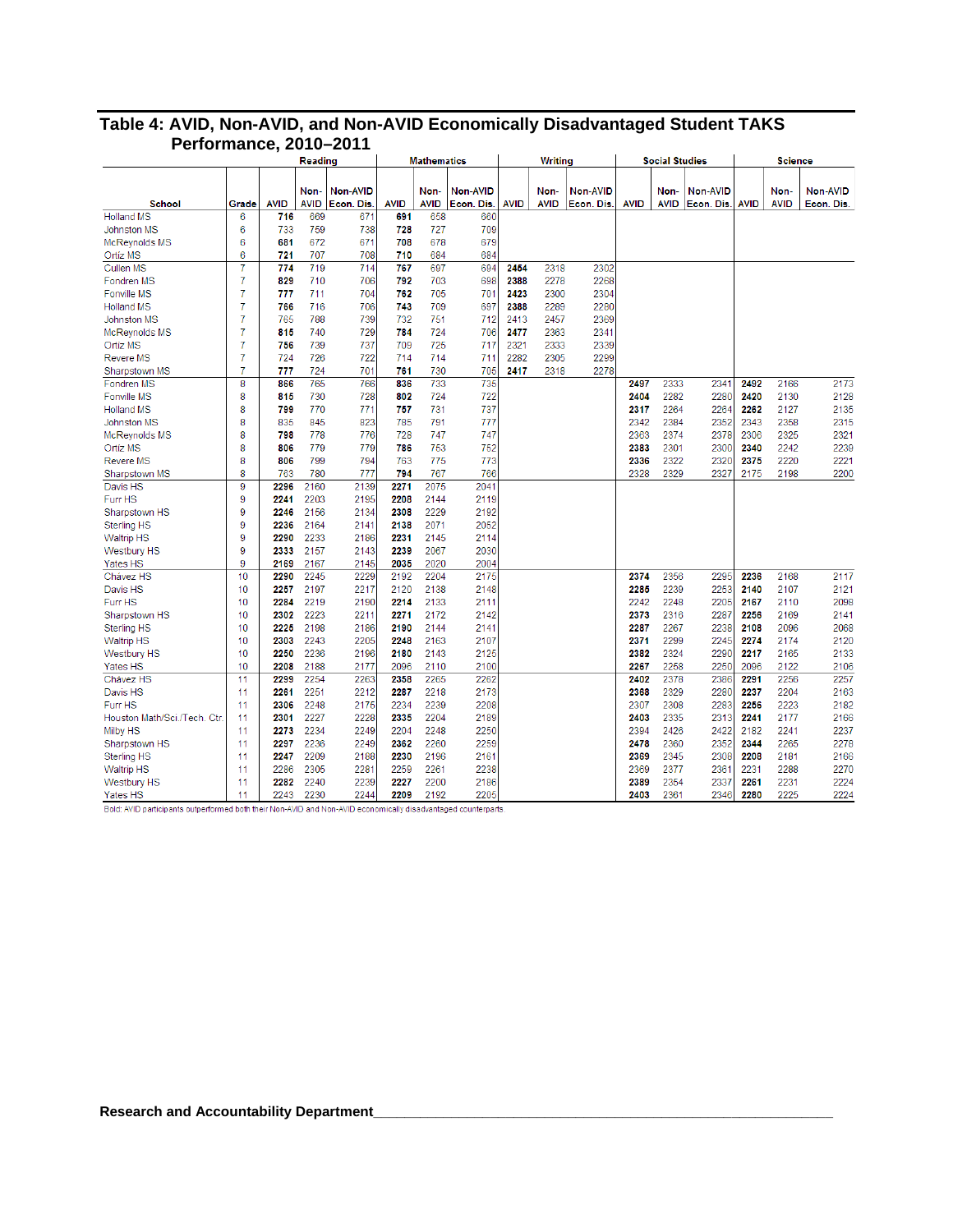| Table 5: AVID AP Exams 2009-2010, 2010-2011  |           |                          |                          |                 |           |                          |  |  |  |  |
|----------------------------------------------|-----------|--------------------------|--------------------------|-----------------|-----------|--------------------------|--|--|--|--|
|                                              |           | <b>AVID Participants</b> |                          | <b>District</b> |           |                          |  |  |  |  |
|                                              | 2009-2010 | 2010-2011                | <b>Percent</b><br>Change | 2009-2010       | 2010-2011 | <b>Percent</b><br>Change |  |  |  |  |
| Number of<br><b>Students Taking</b><br>Exams | 361       | 349                      | $-3.3$                   | 9,179           | 12,619    | 37.5                     |  |  |  |  |
| Number of Exams<br>Taken                     | 612       | 1.259                    | 105.7                    | 22,454          | 28,032    | 24.8                     |  |  |  |  |
| Number of Exams<br>Scored 3 or Higher        | 77        | 114                      | 48.1                     | 9,256           | 9.133     | $-1.3$                   |  |  |  |  |
| Percent of Exams<br>Scored 3 or Higher       | 12.6      | 9.1                      | $-3.5$                   | 41.2            | 32.6      | $-8.6$                   |  |  |  |  |